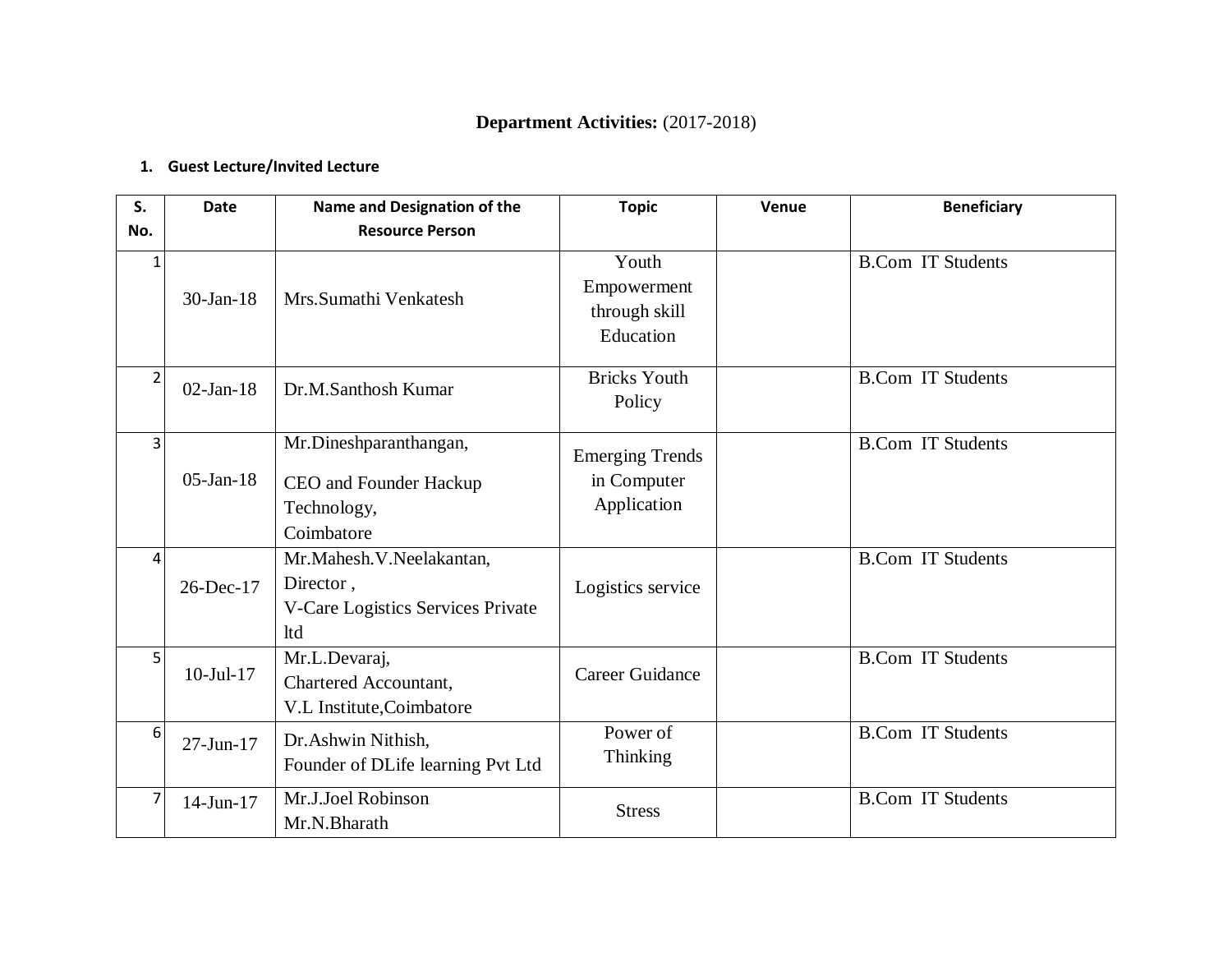|  | <b>Ebenezer Fiber Glass</b>              | management             |                          |
|--|------------------------------------------|------------------------|--------------------------|
|  | Coimbatore                               |                        |                          |
|  | 01-Sep-17   Mr.M.Prasath, CTS Coimbatore | Placement<br>Readiness | <b>B-Com IT Students</b> |

#### **2. Extension Activities**

| S. No.         | <b>Date</b>      | <b>Nature of the extension</b>         | <b>Place</b>                                                         | <b>Students involved</b> |
|----------------|------------------|----------------------------------------|----------------------------------------------------------------------|--------------------------|
| $\mathbf{1}$   | 18-Jun-17        | Offerings to Orphanage                 | Students of<br>B.Com IT.                                             | III B.Com IT             |
| $\overline{2}$ | $25$ -Jul-17     | Motivational Talk on Positive Attitude | <b>AVAT Higher</b><br>Secondary<br>School, Samalapr<br>am, Tiruppur. | III B.Com IT             |
| 3              | 29-Jun-17        | <b>Motivational Speech</b>             | <b>SSA UNNADU</b><br>Uraividam<br>School, Avinashi.                  | III B.Com IT             |
| 4              | $05$ -Aug-<br>17 | Clean India                            | Kollimalai Sithar<br>Sithasramam<br>Charitable<br>Trust, Sathy.      | III B.Com IT             |
| 5              | 30-Jun-17        | <b>Positive Attitude</b>               | Government<br>Middle School<br>Ammapalayam, T                        | III B.Com IT             |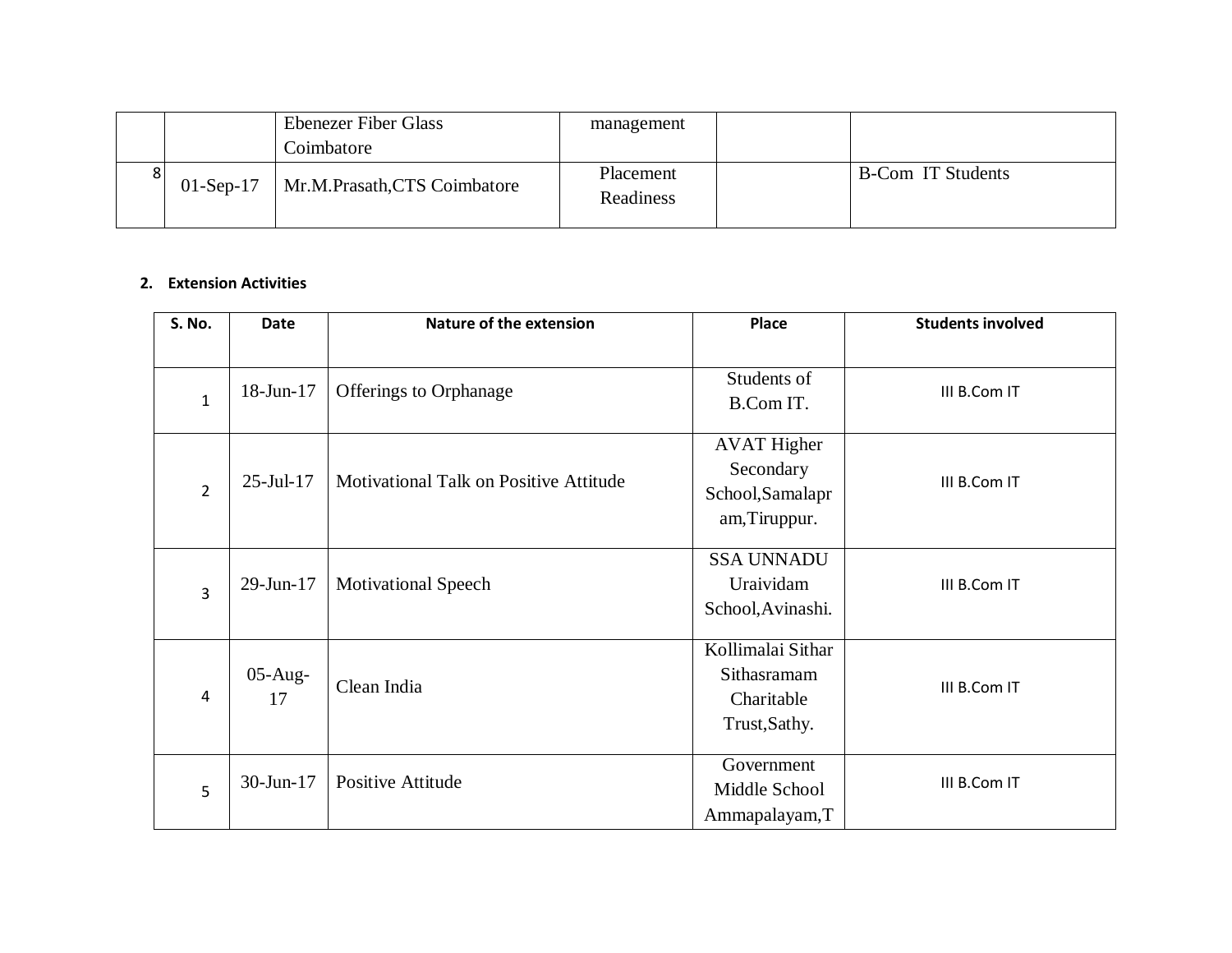|  | .<br>. |  |
|--|--------|--|
|  |        |  |

## **3. Awards and Prizes for Staff**

| <b>S. No.</b> | Name of the Staff      | <b>Name of the Award</b> | <b>Awarded by</b>                      | <b>Cash Prize</b><br>(If any)                | Date |
|---------------|------------------------|--------------------------|----------------------------------------|----------------------------------------------|------|
|               | 06-Dec-17 to 08-Dec-17 | Dr.J.Lilly               | Retail CPG &<br><b>Market Research</b> | <b>PSG College</b><br>of Arts and<br>Science |      |

#### **4. Staff Presentation**

| <b>S. No.</b>  | Date            | <b>Name of the Faculty</b>               | <b>Name of the Conference</b>   | Name of the title                                                   | College                                                        |
|----------------|-----------------|------------------------------------------|---------------------------------|---------------------------------------------------------------------|----------------------------------------------------------------|
|                | $18$ -Aug- $17$ | S.Shanmugapriya<br>L.Priya<br>Dr.J.Lilly | <b>International Conference</b> | New Digital Economy in<br>India.Challenges<br>$\&$<br>Opportunities | Rathinam<br>College of Arts<br>Science,<br>$\&$<br>Coimbatore. |
| $\overline{2}$ | $30$ -Aug-17    | L.Priya                                  | <b>International Symposium</b>  | Demonetization: Introspect<br>and Prospect                          | Vellalar College<br>for Women                                  |

#### **5. Students Presentation**

| S.no | Date      | Name of the student                   | Name of the event           | Name of the title                                              | College                                                |
|------|-----------|---------------------------------------|-----------------------------|----------------------------------------------------------------|--------------------------------------------------------|
|      | 18-Aug-17 | Ashok T<br>Jayesh N<br>Pankaj Patel M | International<br>Conference | New Digital Ecomomy in<br>India.Challenges &<br>Opportunities. | Rathinam college of<br>Arts and Science,<br>Coimbatore |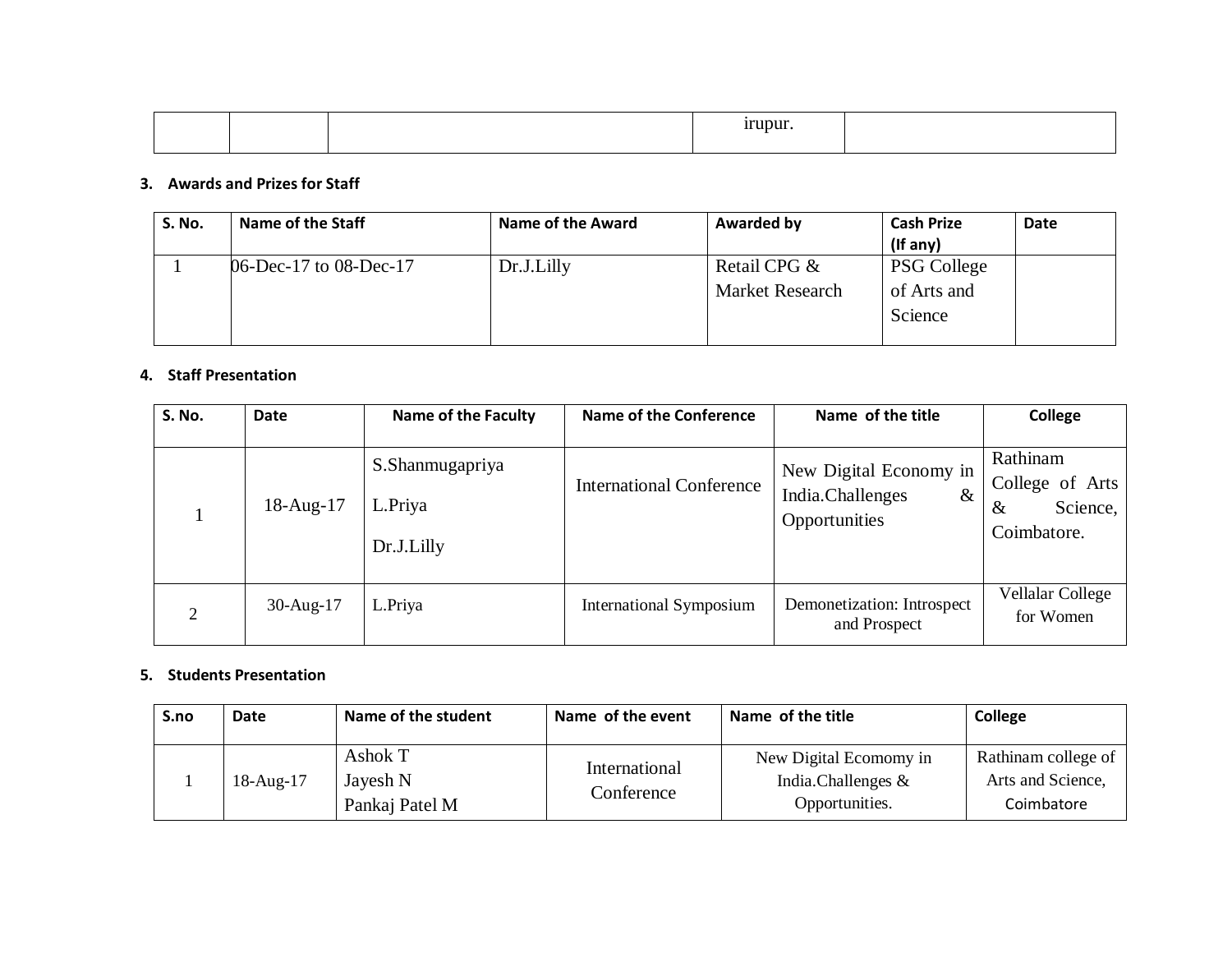|                |              | Praveen Prabhu S J<br>Ramesh Kumar J<br>Kishan.K<br>Priyanka.S<br>Evangelinsethu<br>Shobika.K<br>Yashmitha.S.M<br>Preethi.S<br>Neha.J<br>Sathishkumar.R<br>Shalini.E<br>Ragavi.S<br>Poovizhi.M<br>Meenakshi.R.M |                             |                                            |                                                               |
|----------------|--------------|-----------------------------------------------------------------------------------------------------------------------------------------------------------------------------------------------------------------|-----------------------------|--------------------------------------------|---------------------------------------------------------------|
| $\mathfrak{2}$ | 30-Aug-17    | Kishan.K<br>Gokul.S<br>Sabthamee.S<br>Rajeshkumar.K<br>Sowndarya.P<br>Evangelinsethu.K<br>Shobika.K<br>Preethi.S<br>Pavithra.K<br>Masilamani.S                                                                  | International<br>Symposium  | Remonetisation: Introspect and<br>Prospect | Vellalar College for<br>Women, Erode.                         |
| 3              | 27-Sep-17    | Malligarjunan T<br>Prayeen Prabhu S J<br>Ramesh Kumar J                                                                                                                                                         | International<br>Conference | Digital banking                            | Sri Ramakrishna<br>college of Arts and<br>science, Coimbatore |
| 4              | $24$ -Jan-18 | Ashker Shibili<br>Ashok T<br>Lakhan Patel B<br>Jayesh N                                                                                                                                                         | International<br>Conference | Role in financial professional             | Sree Saraswathi<br>Thyagaraja<br>College,                     |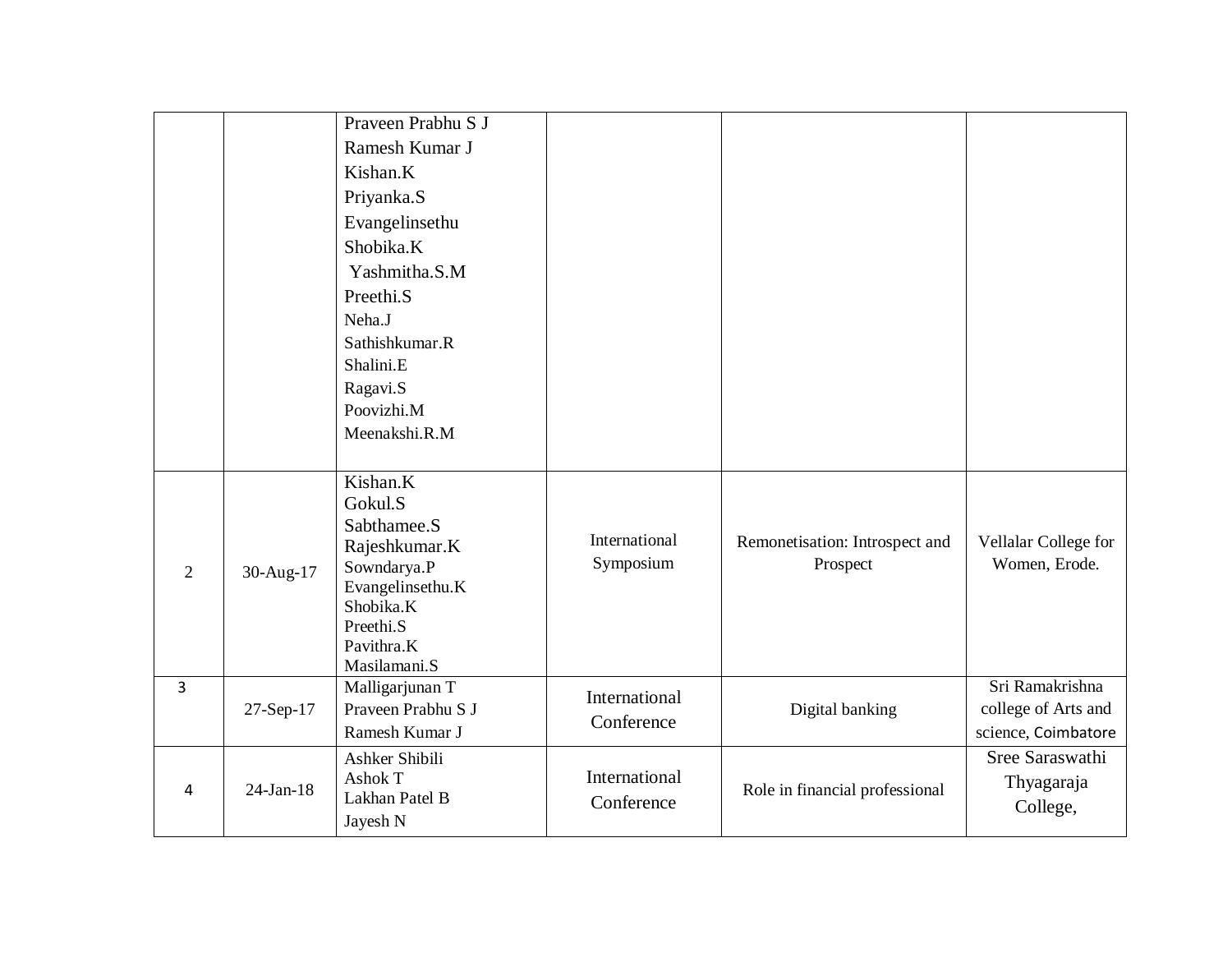|   |              | Pankaj Patel M<br>Prayeen Prabhu S J<br>Lalith Babu M<br>Sampath M       |                             |                                |                                                         |
|---|--------------|--------------------------------------------------------------------------|-----------------------------|--------------------------------|---------------------------------------------------------|
| 5 | $07$ -Jan-18 | Jhanani R R<br>Mathi Vani P<br>Ramya P<br>Suriya D                       | International<br>Conference | Problem in Agricultural Sector | Krishnmal college<br>of Arts and science,<br>Coimbatore |
| 6 | $03$ -Feb-18 | Ashok T<br>Jhanani R R<br>Yokendran M<br>Rajiniganth PS<br>Lalith Babu M | Workshop                    | Emerging IAS Aspirants meet    | KPR IAS Academy.<br>Coimbatore                          |

## **6. Staff Publication**

| S.  | <b>Name of the Faculty</b> | <b>Title</b>   | <b>Journal Name</b>     | ISSN / ISBN No.             | Impact | SCI/WoS/      |
|-----|----------------------------|----------------|-------------------------|-----------------------------|--------|---------------|
| No. |                            |                |                         | Date of publishing          | Factor | UGC/SSCI/     |
|     |                            |                |                         | Vol. No.                    |        | <b>Scopus</b> |
|     | Dr.J.Lilly                 | Students       | Asia Pacific Journal of | Vol-6 (6), JUNE (2017), pp. | 0.645  | Open J-       |
|     |                            | <b>Buying</b>  | Marketing & Management  | $1 - 5$                     |        | Gate (Upto    |
|     |                            | Behavior       | Review                  |                             |        | 2018)         |
|     |                            | towards        |                         |                             |        |               |
|     |                            | <b>Branded</b> |                         |                             |        |               |
|     |                            | Cricket        |                         |                             |        |               |
|     |                            | <b>Shoes</b>   |                         |                             |        |               |
|     |                            |                |                         |                             |        |               |
|     |                            |                |                         |                             |        |               |

#### **7. Students Participation**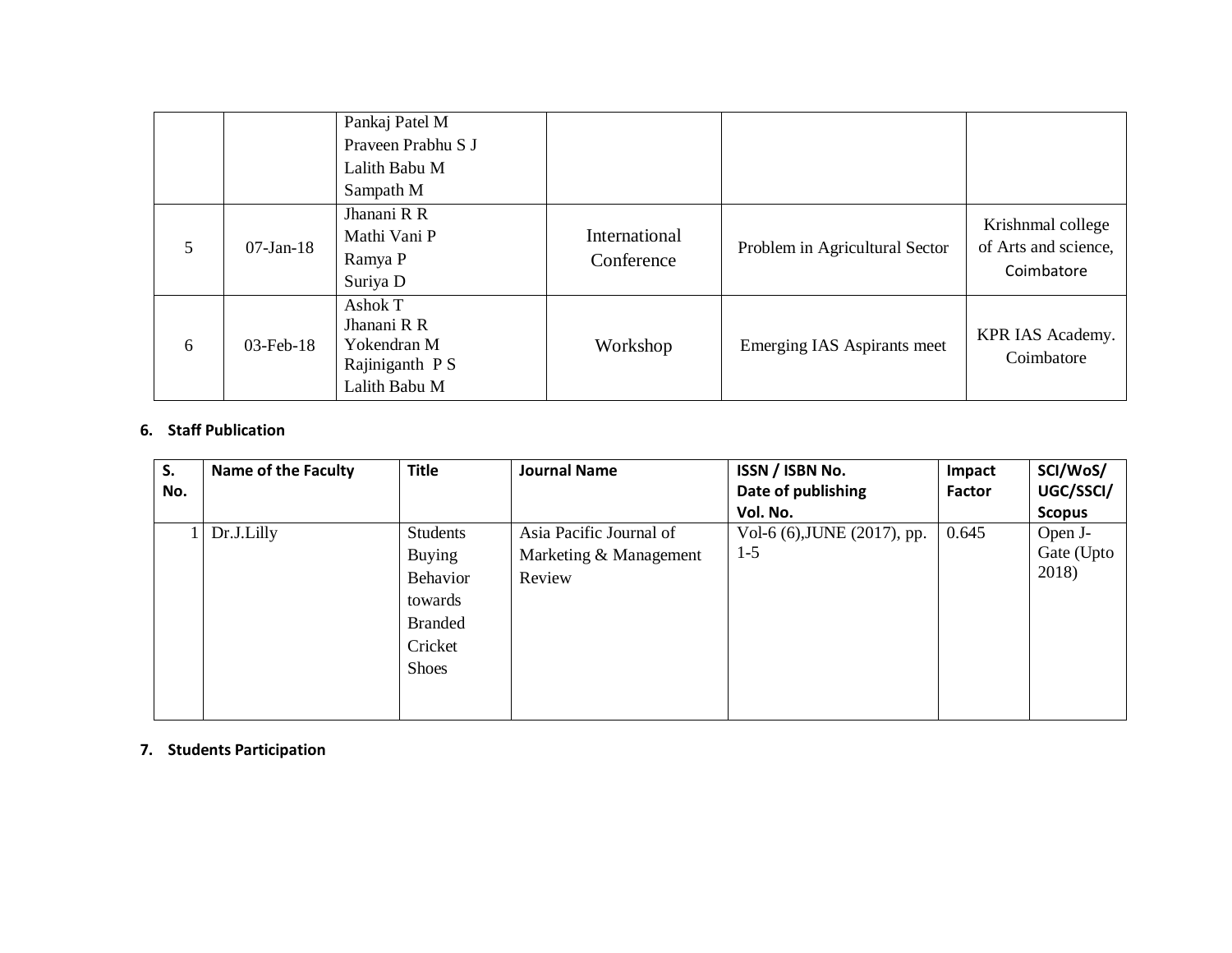| S.<br>No.      | <b>Date</b> | <b>Name of the Students</b>                                                                                                                                                                        | <b>Event</b>               | <b>College</b>                                               | Inter Collegiate / Inter<br><b>Departmental</b> | <b>Prizes won</b> |
|----------------|-------------|----------------------------------------------------------------------------------------------------------------------------------------------------------------------------------------------------|----------------------------|--------------------------------------------------------------|-------------------------------------------------|-------------------|
| $\mathbf{1}$   | $01-Sep-17$ | Anju.V<br>Poornima.A<br>Rashika.P<br>Meenachi.R.M<br>Subash chandra<br>bose.G<br>Tamilselvan.V<br>Sampath.B<br>Gokul.S<br>Masilamani.S<br>Malarkodi.S<br>Bharathnadha.B<br>P.Pavithra<br>R.Nivitha | Connections                | Rathinam College of<br>Arts & Science college,<br>Coimbatore | National Level<br><b>Technical Symposium</b>    |                   |
| 2              | $01-Mar-18$ | Jayesh.N                                                                                                                                                                                           | Variety (Meme<br>Creation) | SNMV college of arts<br>and science,<br>Coimbatore           | Inter College Meet                              |                   |
| 3              | $01-Mar-18$ | Praveen Prabhu-S.J                                                                                                                                                                                 | Solo Dance                 | SNMV college of arts<br>and science,<br>Coimbatore           | Inter College Meet                              |                   |
| $\overline{4}$ | 08-Mar-18   | Jayesh.N                                                                                                                                                                                           | Hackers                    | JANSONS collegev of<br>instutions                            | Inter College Meet                              |                   |
| 5              | 08-Mar-18   | Praveen Prabhu.S.J                                                                                                                                                                                 | Solo Dance                 | JANSONS collegev of<br>instutions                            | Inter College Meet                              |                   |